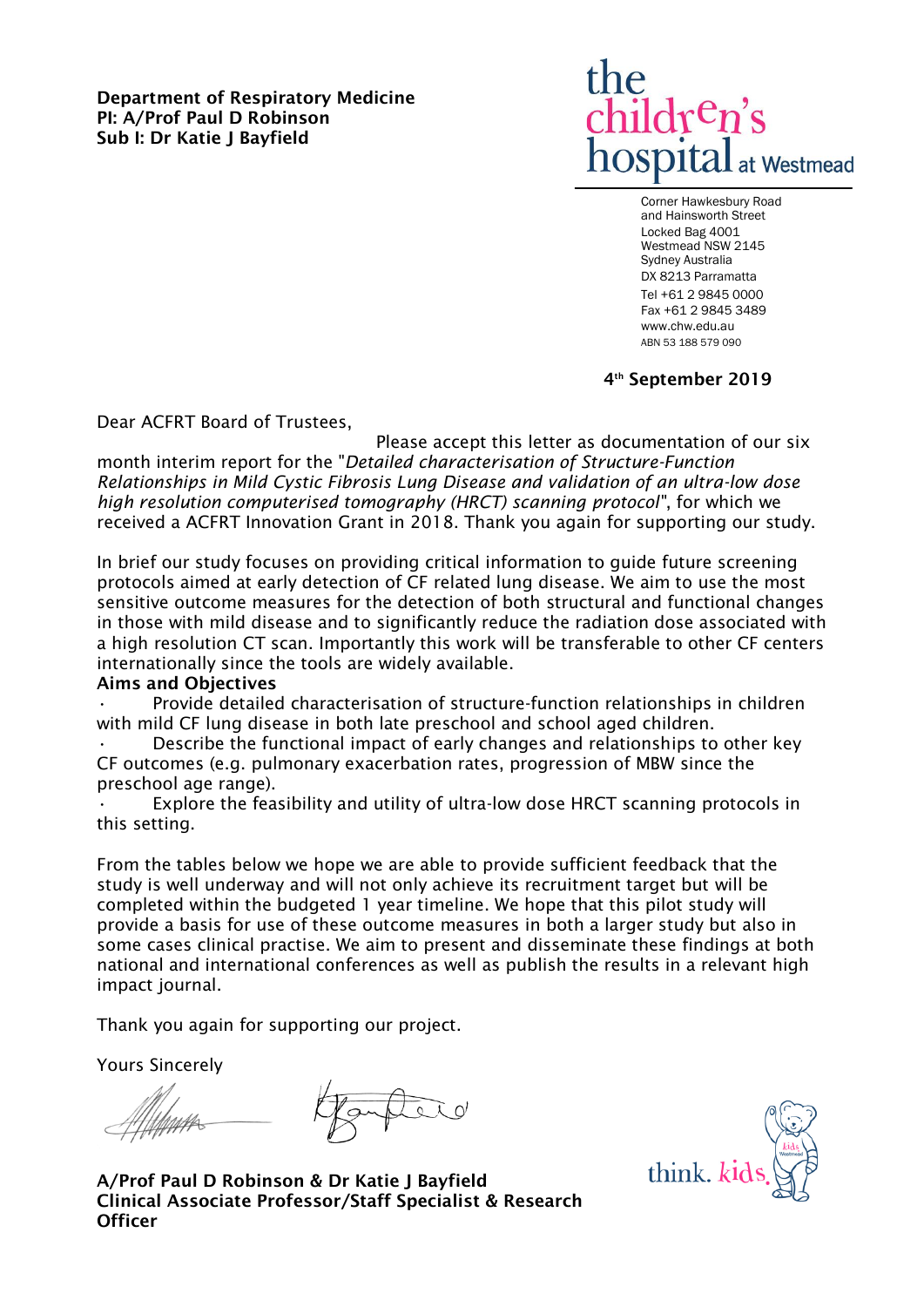## **Detailed timeline – Key dates**

| <b>Date and Activity</b> | <b>Details and output</b>                                                                                                      |  |  |
|--------------------------|--------------------------------------------------------------------------------------------------------------------------------|--|--|
| Grant awarded            | Thank you again for accepting our proposed project for your                                                                    |  |  |
| 2018                     | prestigious grant.                                                                                                             |  |  |
| 25/02/2019 - Post-       | Dr Katie J Bayfield is the post-doctoral research officer                                                                      |  |  |
| Doctoral researcher      | coordinating the study on behalf of A/Prof Paul D Robinson.                                                                    |  |  |
| started                  | Having completed her PhD at Imperial College London in Multiple                                                                |  |  |
|                          | breath washout testing in those with CF and using some of the                                                                  |  |  |
|                          | advanced techniques also utilised within this study she is well                                                                |  |  |
|                          | placed to run and perform the study to high quality research<br>standards. Katie also has lots of experience coordinating both |  |  |
|                          | academic led as well as commercially sponsored clinical trials, so                                                             |  |  |
|                          | recruitment, study documentation, budget, analysis and                                                                         |  |  |
|                          | reporting will not only be completed to time but also of clinical                                                              |  |  |
|                          | excellence.                                                                                                                    |  |  |
|                          | Since Dr Bayfield started, she has organised the study                                                                         |  |  |
|                          | investigator files, pre-screened the 236 children within the                                                                   |  |  |
|                          | Children's Hospital at Westmead CF clinic, coordinated the                                                                     |  |  |
|                          | logistical aspects of the study i.e. patient or test bookings and                                                              |  |  |
|                          | developed a good rapport with not only the clinical team but with                                                              |  |  |
|                          | the patients.                                                                                                                  |  |  |
| 08/05/2019 - First       | The first patient was consented and recruited in May 2019. There                                                               |  |  |
| patient recruited        | were no issues with the study visit and all data was collected                                                                 |  |  |
|                          | under professional guidelines and as per the research protocol.                                                                |  |  |
| 3-4/06/2019              | Dr Katie J Bayfield visited our collaborators in Heidelberg,                                                                   |  |  |
|                          | Germany. Dr Mark Wielpuetz and Dr Oliver Weinheimer are                                                                        |  |  |
|                          | leading experts in imaging interpretation and have developed<br>automated software to define lung structure from CT Scans      |  |  |
|                          | (YACTA). Having an established collaboration with this group,                                                                  |  |  |
|                          | Katie visited the site to gain expertise in the YACTA software and                                                             |  |  |
|                          | provide preliminary data to establish a defined protocol for CT                                                                |  |  |
|                          | analysis going forwards.                                                                                                       |  |  |
| $3-6/08/2019$ -          | The project was presented by Dr Katie J Bayfield in the                                                                        |  |  |
| <b>Australian CF</b>     | "Celebrating 30 years of the Australian Cystic Fibrosis Research                                                               |  |  |
| Conference               | Trust" symposium. The session allowed for presentation of the                                                                  |  |  |
|                          | study design, progress of the study to date, feedback to the                                                                   |  |  |
|                          | research trust supporters as well as valuable collaboration                                                                    |  |  |
|                          | opportunities as per the conference theme "Celebrating                                                                         |  |  |
|                          | Partnerships".                                                                                                                 |  |  |
| 08/2019 - Interim        | Provided evidence that with the new protocol as part of this study                                                             |  |  |
| analysis                 | for Spirometry gated CT acquisition we have been able to<br>improve the quality of the data i.e. there are tighter limits of   |  |  |
|                          | agreement with our data compared to previous clinical data and                                                                 |  |  |
|                          | published information on this technique.                                                                                       |  |  |
| 08/2019 - Interim        | Gained feedback from our collaborators in Heidelberg that the                                                                  |  |  |
| analysis                 | ultra-low dose scans are of a very high quality and show promise                                                               |  |  |
|                          | in the comparability against the routine CT scans.                                                                             |  |  |
|                          |                                                                                                                                |  |  |